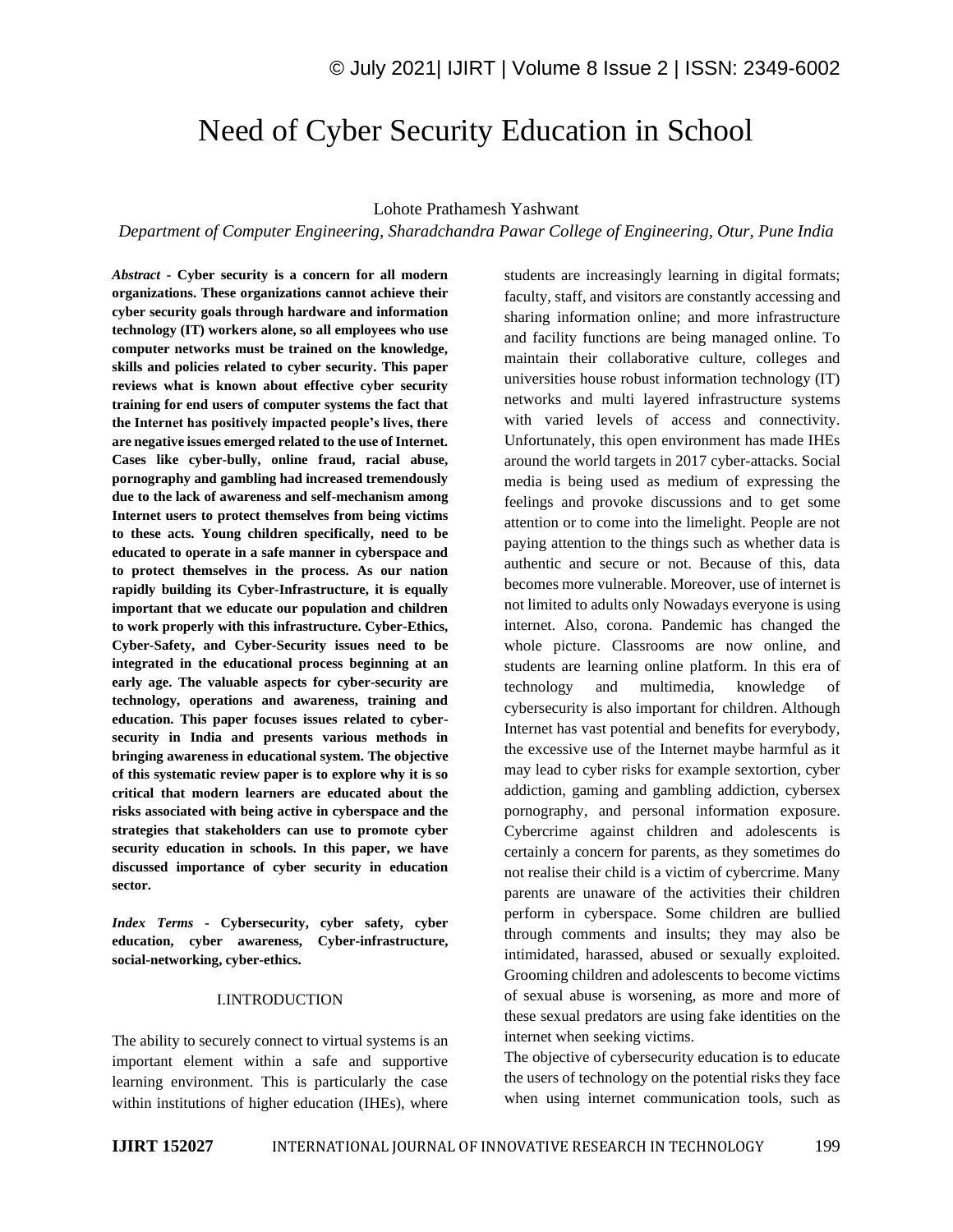social media, chat, online gaming, email and instant messaging. Although there are many past research has been conducted on cyber security, in different areas, f, less articles focused on the steps that need to be done particularly by schools in order to help cultivate cyber security awareness in detail. The objective of this paper is to discuss why it is so critical that modern learners are educated about the risks associated with being active in cyberspace, what factors hamper this education, and the importance of a cybersecurity curriculum that can be used by teachers in junior or primary schools, in the specific context of the Indian education system.

### II. CYBERSECURITY

Cybersecurity is the practice of protecting critical systems and sensitive information from digital attacks. Also known as information technology (IT) security, cybersecurity measures are designed to combat threats against networked systems and applications, whether those threats originate from inside or outside of an organization.

In 2020, average cost of a data breach was USD 3.86 million in the United States. These costs include the expenses of discovering and responding to the breach, the cost of downtime and lost revenue, and the longterm reputational damage to a business and its brand. Cybercriminals target customers' personally identifiable information (PII) - names, addresses, national identification numbers (e.g., Social Security numbers in the U.S., fiscal codes in Italy), credit card information - and then sell these records in underground digital marketplaces. Compromised PII often leads to a loss of customer trust, regulatory fines, and even legal action. Security system complexity, created by disparate technologies and a lack of inhouse expertise, can amplify these costs. But organizations with a comprehensive cybersecurity strategy, governed by best practices and automated using advanced analytics, artificial intelligence (AI) and machine learning, can fight cyberthreats more effectively and reduce the lifecycle and impact of breaches when they occur.

The emergence of the internet allows humans to enjoy two realms: their real life, and the virtual world. With search engines such as Google and Yahoo, and video sharing sites such as YouTube, all information is now available at people's fingertips. However, the growing world of cyberspace may also have negative effects on internet users, such as through cybercrime. Such issues should therefore be contained early so they do not have a major impact. In this context, cybersecurity implementation among internet users is very important. Cybersecurity education is necessary because cybercrime cases can occur anywhere regardless of individuals, organisations and places. The definition of cybersecurity is the state of being protected against the criminal or unauthorized use of electronic data, or the measures taken to achieve this. The explosion of Information Communication Technology (ICT) has brought great changes to our lives. With the existence of the World Wide Web, individuals and organisations can easily display any information, but if this is used for damaging purposes it will have a negative effect on people's lives. In addition, the internet makes pornography accessible, which can generate social problems, including crime. The internet can also be an unhealthy channel for crimes and misbehavior, being the main cause of Malay teenagers truanting from school. Cybersecurity can also be defined as the activity, process, ability or state whereby information and communications systems and the information contained therein are protected from and/or defended against damage, unauthorised use or modification, or exploitation. The internet undoubtedly increases one's knowledge. For example, online computer games require users who are highly skilled in English, in order to understand game settings and procedures. This will indirectly encourage the development of reading, writing and speaking skills in English. However, a computer game will usually be fun, and take the user a long time to complete. This can cause teens to become lazy, or to concentrate on gameplay and gadgets. Adolescents can also become addicted, and productive activities, such as reviewing their lessons, are ignored.

## III. NEED FOR CYBER SECURITY EDUCATION

The COVID-19 pandemic has had a profound impact on education, bringing about a sudden boom in remote and online learning. While the transition has forced many schools to implement innovative solutions, it has also revealed stark vulnerabilities in their cybersecurity strategies, which is especially concerning given that schools have become new target for attackers. A big problem is that even before the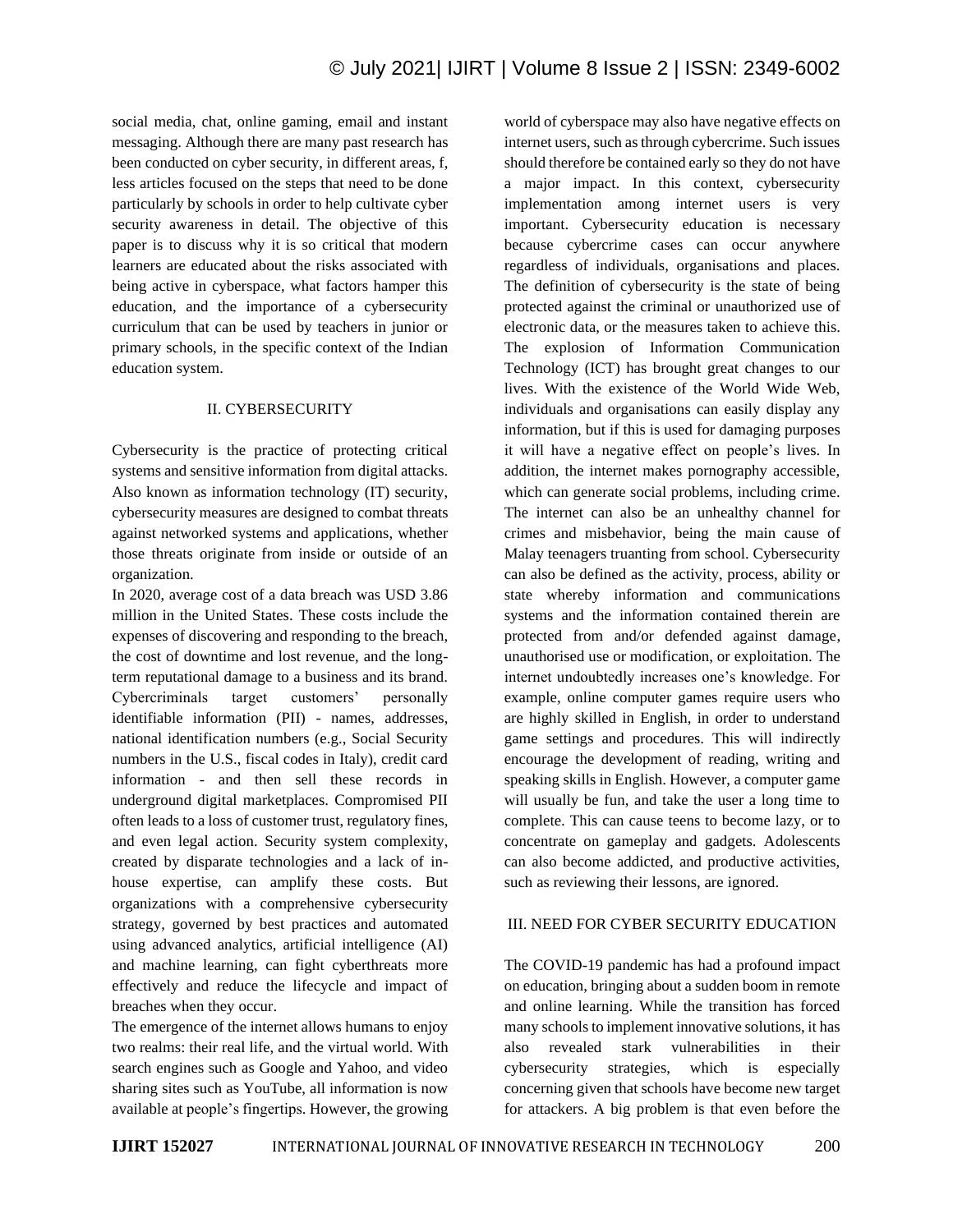pandemic, cybersecurity hasn't been a priority in education. A lack of funding and skilled personnel has meant that schools have basic system set-up errors or leave old issues unpatched. Now, in the mass digital movement, these gaps can be even more damaging, and schools are quickly realizing that they need the knowledge and updated technological infrastructure to continue virtual learning securely in the long-term. Children's use of the internet is changing fast, in response to considerable societal, market and technological innovation. As children's frequent engagement with online videos, music, gaming, messaging and searching implies, their internet use is broadly positive. Parents of three- to four-year-olds report that their child is likely to watch cartoons, minimovies, animations or songs on YouTube. The content children watch as they grow older differs, as older children watch more music videos, vloggers, YouTube personalities, and funny videos. The role of schools is important in teaching critical digital literacy to students, as well as in guiding and informing parents regarding children's internet use at home.

## IV.TYPES OF CYBER ATTACKS

In education system, the children must be made aware of the possible attacks and types of intruders. They should have knowledge about the frauds and scams like phishing, cyber theft and their historic records. They must know about the types of malicious software, their preventive measures etc. Curriculum must also include the advance concepts like the safe use of social networking n mobile devices using GPRS. They must also be aware of the terms like: 1) Hardware/Desktop Security 2) Wi-Fi security, wired security 3) Password Protection/(File/Folder)level security 4) Malicious software: • Phishing, Hoaxes • Scare ware, Malware, Virus, Worm, • Trojans, Zombie and Botnet, Spyware, Adware, 5) Social networking attacks security Students are acquiring information technology skills marks question on the educators' abilities to ensure that positive habits of on-line behavior are being formed. Whereas the teacher giving information about security lacks the knowledge and up-to date information related to Cyber awareness issues, particularly with respect to security. Teacher technology training must be provided for skills development and awareness. A new kind of emerging cybercrime are the Hacktivists. The current record

shows least awareness of cyber-crimes at all levels in India. There is an urgent need for introducing courses in various fields. Department of National Security defines cyber security as, "preventing, detecting, and responding to attacks." Indian Education system needs cyber security awareness programs with the increasing use of Indian users in social networking and mobile devices.

# V. CHALLENGES AND ISSUES FOR CYBER SECURITY EDUCATION

Among the biggest cyber challenges facing the education sector is an increased number of cyberattacks that aim to steal personal information, extort data for money, or disrupt schools' ability to operate. Recently, schools have been regularly targeted with the following three types of cyberattacks to achieve these goals. Cyber security education is an important and pertinent topic as it plays a major role in mitigating the risks caused by a global shortage of cyber security experts. In order to better support this crucial function, a cyber security skills framework needs to be agreed upon by academics in this field, along with an increase in the visibility of cyber security education and training. Without these, there is likely to be a long-term shortfall between the number of skilled cyber security professionals and demand, potentially leaving organizations, institutions, and governments vulnerable.

## Education System

- 1. No separate lesson plans for the cyber security awareness.
- 2. Teachers are not aware of the current threats in the information technology. Teachers may face problems in developing their knowledge of the latest technology and thus ensuring students are safe.
- 3. People are not aware of the reason for the educational course and so do not make any effort to understand or learn the course.
- 4. It is related to the subject matter and noninteractive learning system.
- 5. People have the tendency to forget what they learnt about information security if there is not practical implementation.
- 6. The training and education programs don't consider the present knowledge and experience of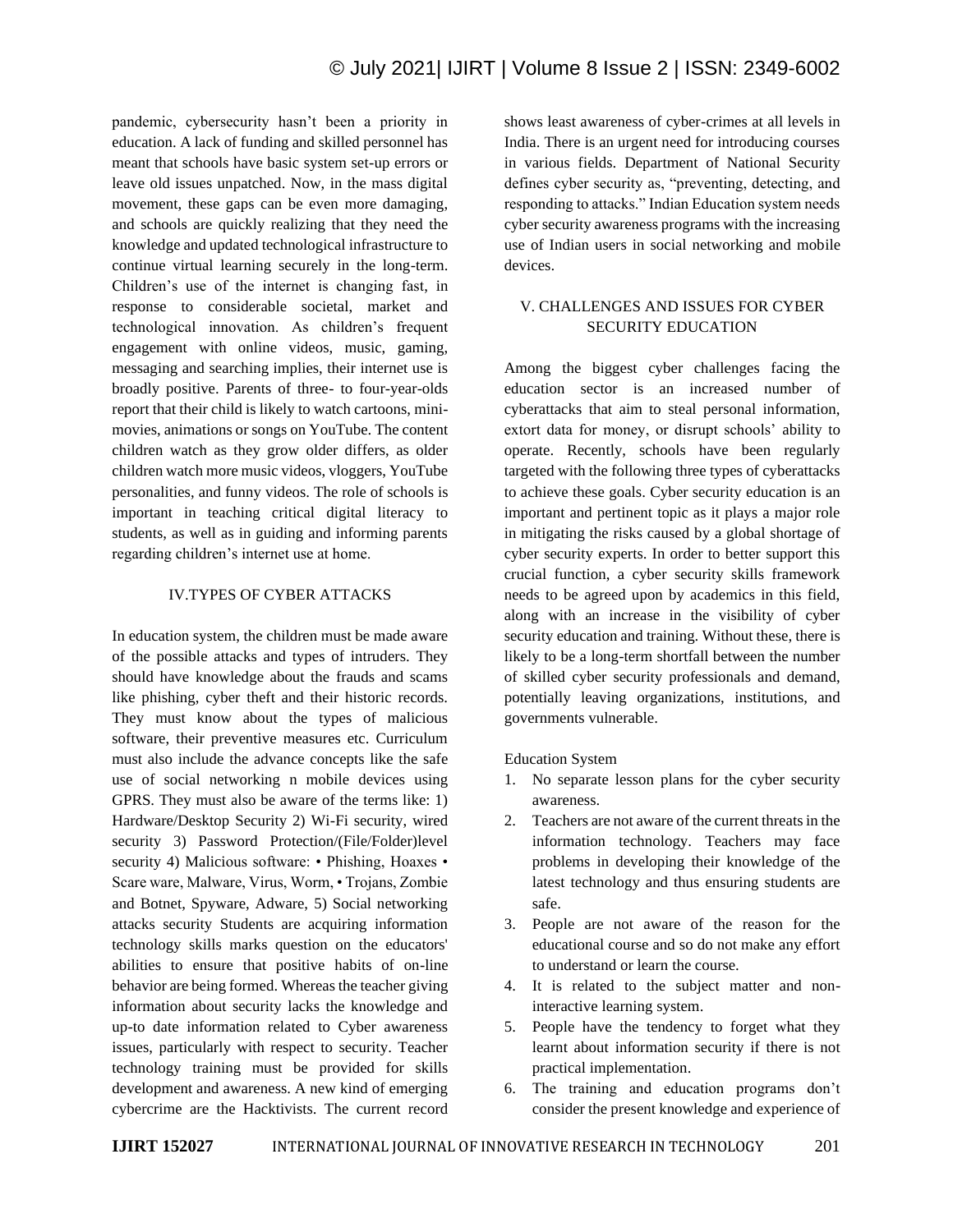their target audience and the problem of "Onesize-fits-all" appear.

- 7. The course material is usually not presented in a memorable manner and therefore makes no impression.
- 8. The complete and comprehensive education of the users in cyber security involves a continuum of three levels of education.

## VI. METHODOLOGY

The research highlights research studies conducted in the field of cybersecurity in education. Multiple databases (Emerald, Google Scholar, Sci, Scopus and EBSCOhost) were explored, using keywords such as Cybersecurity, cyber safety, cyber education, cyber awareness, Cyber-infrastructure, social-networking, cyber-ethics. The literature chosen was in the two languages that can be understood by the researcher, which is English. In addition, the search was limited to studies published between 2011 until 2020. More than 240 studies were found, but only 25 studies were selected.



Fig. 1. The selection process of past studies.



Fig2. cyber world and human emotions Malicious actors use emotions in human hacking with a high success rate. Indeed, even the most experienced IT professional can be a victim of this type of attack. Hackers use emotions as a social engineering tool, to persuade their victims to take an action they normally would not. The best way to protect yourself from these attacks is by becoming familiar with the techniques used. Bad actors manipulate the following four emotions the most in social engineering attacks. Cybercrooks play with human emotions such as fear, sympathy, curiosity, and greed to trick people into clicking on malware-ridden bogus links, malicious pop-up advertisements or using physical media such as flash drives to gain access to confidential

## VII. MEASURES TO BE TAKEN TO ENSURE CYBER SECURITY

- 1. Use an Internet Security Suite
- 2. Install a firewall

information.

- 3. Use Strong Passwords
- 4. Keep Your Software Up-to-Date
- 5. Take appropriate actions if you have been a Victim
- 6. Learning safe chatting and messaging skills
- 7. Installing and updating anti-virus software and regularly downloading security protection updates